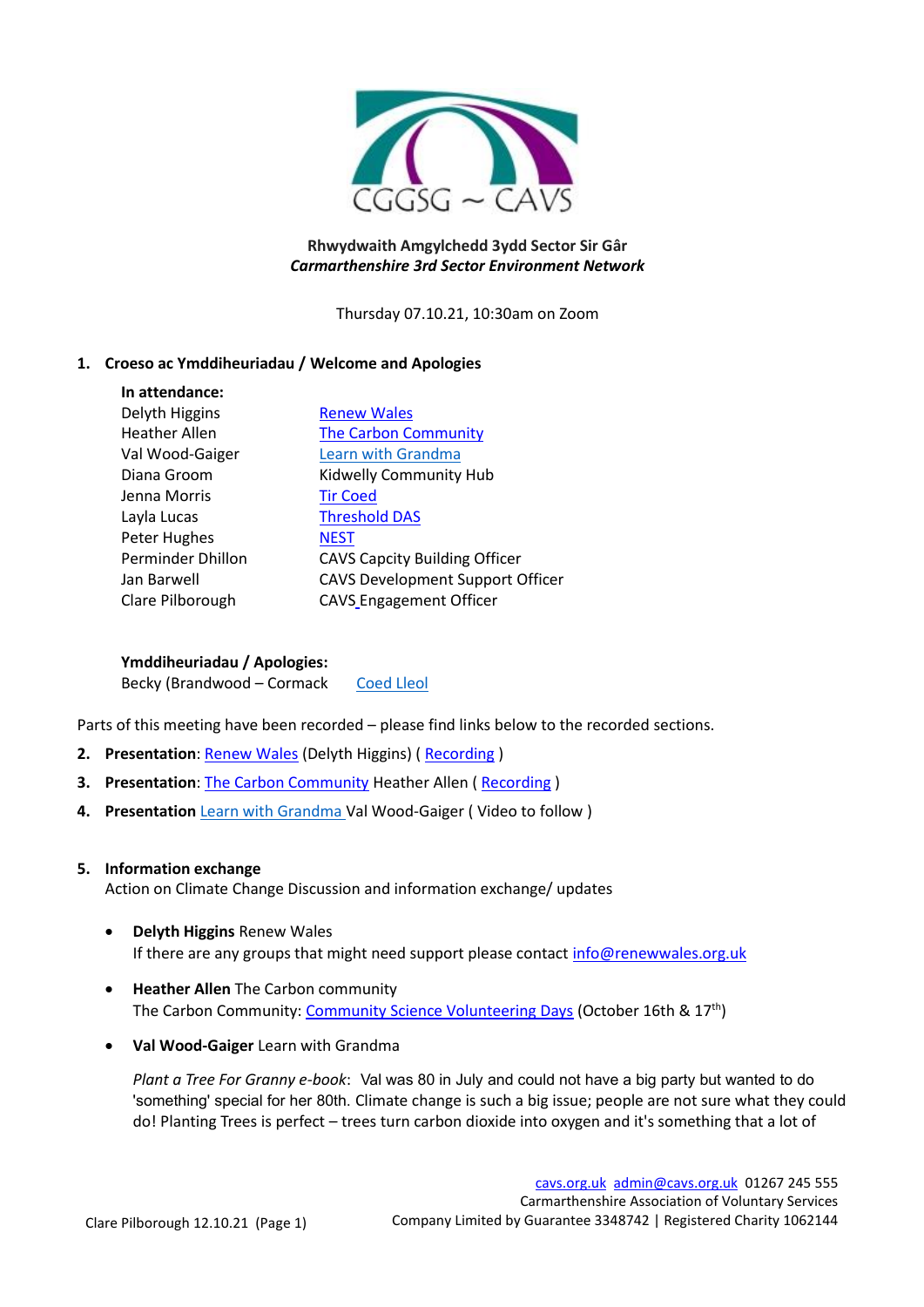people can and are doing! Moses Wamanga (Uganda) volunteered to create an e-book, [here is the First](https://trrhfz4n7rbysgltoru17q-on.drv.tw/Plant_a_tree_for_Granny)  [Draft](https://trrhfz4n7rbysgltoru17q-on.drv.tw/Plant_a_tree_for_Granny).

COP26 - UN conference on Climate Change-starts at the end of October. Val is an [Ambassador for](https://climate.cymru/ambassadors-directory/valerie/)  [Climate Cymru](https://climate.cymru/ambassadors-directory/valerie/) and will be attending as part of the Welsh delegation and the e-book will go to all speakers at COP26. They will also be asked to plant something in their countries.

Please send Val any photos of trees or other things you have planted as soon as possible along with your 'Climate comment' and they can be included in the e-book.

Governments around the world are not Honouring their commitments! We can show them that people want Action on Global Warming!

Learn with Grandma film clips: [Grandma Plants a Tree at Carbon Communiy](https://youtu.be/FMk70Wn6AXQ) (4.12 mins) [Grandma interviews The Carbon Community](https://youtu.be/QSbWMJhAy70) (10.30 mins) Dr Charles Nicholls Co-founder and Trustee The Carbon Community [At Temple of Peace after a Climate Cymru meeting.](https://www.facebook.com/sam.ward.1088/videos/252476576796051)

Learn with Grandma's new website is being developed [learnwithgrandma.org/](http://learnwithgrandma.org/)

## • **Diana Groom** Kidwelly Community Hub

The Kidwelly hub were very active during COVID but slowing down a little now. We are looking for more volunteers as they have so much they are trying to do. John Burns foundation has given them a large community garden. The objective was to get children and families involved in the project, they have found that the intergenerational relationships need a lot of work. Incredible Edible are supporting with the garden. CAVS volunteer centre will try to help find volunteers.

They are very conscious of Climate Change and that communities need to work from the bottom up to take action on climate change, producing food, recycling, having libraries of things etc. There has recenly been flooding in Kidwelly for the first time in years. We have to all pull together quickly to combat this.

There is a lot of anxiety around particularly for young people. People are anxious because they feel helpless, we need to get people to do something active – if they feel they are doing something that can relieve the pressure.

# • **Layla Lucas** Threshold DAS

Many things happening: Education department – Volunteering in the community recognition qualitfication, Food bank, toy bank, clothes shop, terracycle collection, period poverty bank, repair café just launched, Community garden being planned for the refuge.

# • **Jenna Morris** Tir Coed

Courses in sustainable woodland management and sustainable carpentry – shortage of women on courses. It is difficult to facilitate conersations around climate change as this can be an extra burden for people – good to be able to signpost people to positive projects.

# • **Peter Hughes** NEST

The Welsh Government Warm Homes Nest scheme is open to all householders in Wales and provides advice on saving energy, energy tariffs, and benefit entitlement. The aim is to help make Welsh homes warmer and more energy-efficient places to live.

• **Perminder Dhillon** CAVS Capacity building officer Perminder is looking at training and development needs in the Third sector in Carmarthenshire now,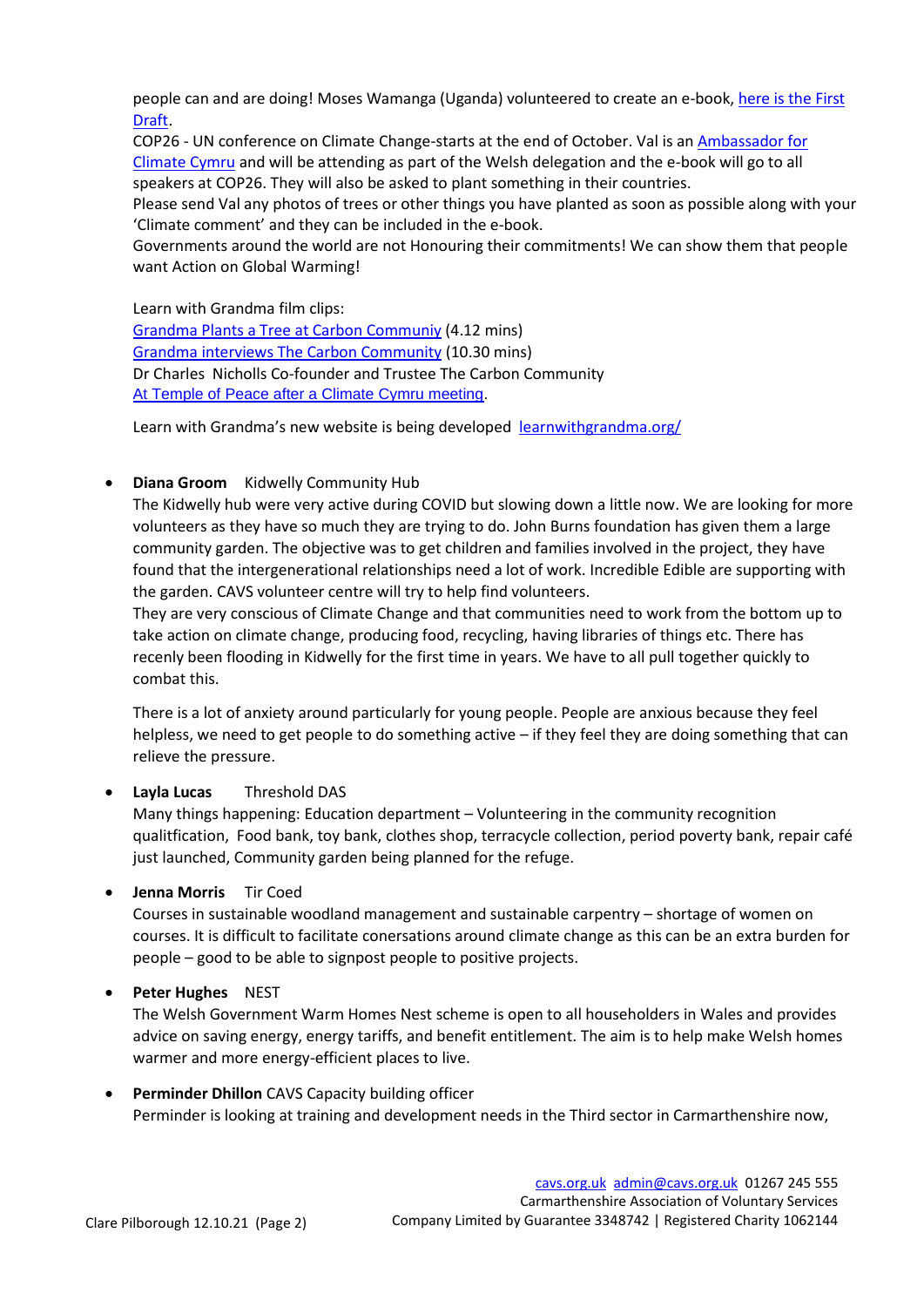post COIVD, and buidling a sustainable plan for the future. Please share any information on any training you have, with her.

Perminder mentioned the film 'Pad Man' – here is th[e film trailer](https://www.youtube.com/watch?v=-K9ujx8vO_A) 

• **Clare Pilborough** CAVS Engagment officer

## **Support/ funding**

The National Lottery Community Fund **-** Together for Our Planet (funding) Application deadline: 18/11/21 <https://www.tnlcommunityfund.org.uk/funding/programmes/together-for-our-planet>

Local Places for nature (support and resources) <https://www.keepwalestidy.cymru/pages/category/nature> Starter and Development packages to create garden spaces e.g. wildlife or food growing gardens etc.

## **Training**

Threshold DAS – [Environmental Awareness: Level 2 Full Qualification](https://threshold-das.org.uk/accredited-courses-on-offer/) Tir Coed Woodland courses- Welcome to the Woods [and Sustainable Woodland Management](https://cavs.org.uk/wp-content/uploads/2021/10/Bi-CAR-WW-SWM-2021.pdf)

#### **Jobs**

## **Cwmaman Environment Development Officer**

An exciting opportunity is available to apply for the role of Environment Development Officer with Cwmaman Town Council. The role will work closely with local and regional partners to promote, enhance and monitor the natural environment and Green Infrastructure of Cwmaman and the wider Amman Valley.

More information can be found at the link below and application forms can be requested from <https://www.environmentjob.co.uk/jobs/83146-environment-development-officer> Closing date: 17.10.21

#### **Food Network Assistant**

<https://cavs.org.uk/2021/10/carmarthenshire-food-network-assistant/> Closing date: 18.10.21

# **Community Food Member Coordinator**

Fare Share Cymr[u https://fareshare.cymru/staff-vacancies/](https://fareshare.cymru/staff-vacancies/) Closing date: 15.10.21

### **Other information**

- One Plant Standard Launche[d https://oneplanetstandard.org/](https://oneplanetstandard.org/)
- Campaign for Better Public and School Transport for Carmarthenshire [Facebook page](https://www.facebook.com/carms4bettertransport/)
- [Eden Project festival of discovery 11-13 November](https://thefestivalofdiscovery.com/?g4id=6)

#### **CAVS network meetings**

[Carmarthenshire Health and Well-being Network](https://cavs.org.uk/engagement/health-and-well-being-network/) - next meeting: 23.11.21 [Carmarthenshire Food Network](https://cavs.org.uk/engagement/carmarthenshire-food-network/) - next meeting 30.11.21

See all CAVS networks here: [cavs.org.uk/engagement](https://cavs.org.uk/engagement/)